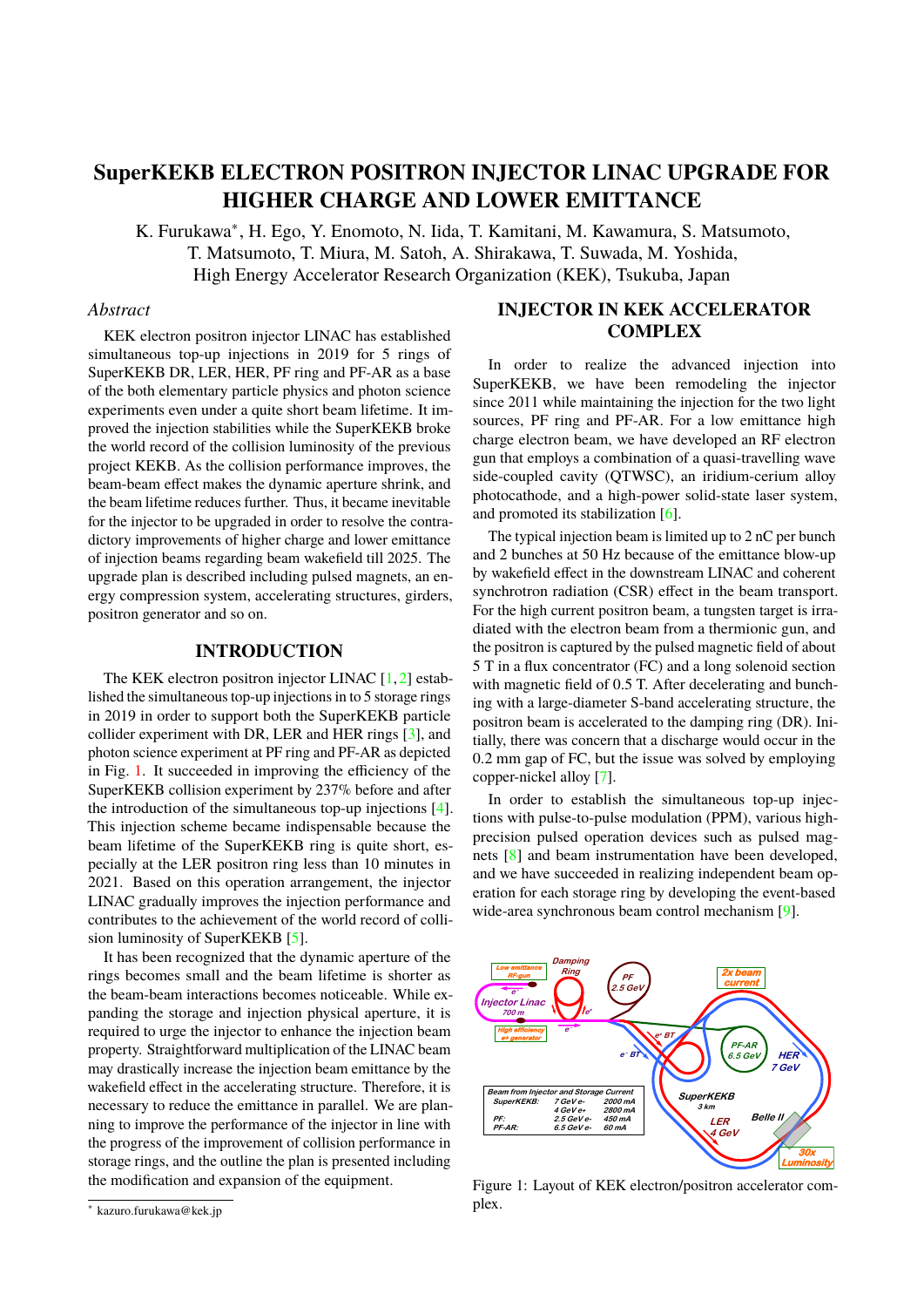Table 1: Required Injector Beam Parameters

<span id="page-1-0"></span>

| <b>Beam</b>                                     | Positron | Electron |      |
|-------------------------------------------------|----------|----------|------|
| Beam energy                                     | 4.0      | 7.007    | GeV  |
| Normalized emittance $\gamma \varepsilon_{x/y}$ | 100/15   | 40/20    | μm   |
| Energy spread                                   | 0.16     | 0.07     | $\%$ |
| Bunch charge                                    |          | 4        | nC   |
| No. of bunches/pulse                            |          |          |      |
| Repetition rate                                 | 50       |          | Нz   |

The required beam specifications for SuperKEKB are shown in Table [1.](#page-1-0) It is essential to manage the effects of longitudinal and transverse wakefield in the accelerating structure and CSR in the beam transport line as the beam charge increases. At the same time, the short-term and long-term stabilization of the equipment is also indispensable. Thus, the LINAC upgrade is planned and being implemented in seven categories, namely; pulsed magnets, an energy compression system and movable girders for transverse and longitudinal emittance mitigation, the rf gun and the positron capture section for enhanced beam charge, and accelerating structures and number of capacitors with PCB for aging management.

#### **LOW EMITTANCE PRESERVATION**

The possible emittance blow-up caused by wakefield effect with alignment errors has been evaluated and found that the errors of accelerating structures and quadrupole magnets should be within 0.1 mm for a short distance and 0.3 mm for a long distance for the SuperKEKB injection [\[10,](#page-3-9) [11\]](#page-3-10). After the Great East Japan Earthquake has destroyed the alignment by more than 1 cm, it was vigorously recovered [\[12\]](#page-3-11). The beam orbit in the downstream LINAC became well organized as the installation of pulsed magnets was necessary in order to realize the simultaneous top-up injections [\[8\]](#page-3-7). However, the beam orbit deviation and optics errors in the upstream part are quite large, and the deviations sometimes reach 1 mm or more from the center. It is considered that pulsed magnets and possibly movable girders need to be additionally installed (Fig. [2\)](#page-1-1).

One of the reasons of orbit deviation was attributed to the building distortion, and it was found that the seasonal

<span id="page-1-1"></span>

Figure 2: Example of pulsed magnets installed in the linac.

<span id="page-1-2"></span>

Figure 3: Seasonal floor movement in LINAC tunnel.

vertical movement of seven expansion joints in the LINAC tunnel reaches 1∼2 mm per half year as in Fig. [3](#page-1-2) [\[13\]](#page-3-12).

Errors in the beam optical functions, especially a dispersion function in acceleration sections, may produce an erroneous emittance growth. Thus, beam mode-dependent optics corrections by using pulsed quadrupoles are important [\[14\]](#page-3-13).

It was considered that the beam impedance in the transport line from LINAC to the ring is small and it should have been transparent for beam properties. However, the longitudinal bunch structure from LINAC might induce CSR and the higher-order magnetic fields in the bending magnets cause XY-coupling. We will examine the emittance blow-up with increasing bunch charge up to 4 nC, and investigate the way to mitigate it.

The two bunches in a pulse separated by 96 ns are differentiated using the microwave timing presently [\[15\]](#page-3-14). However, this technique doesn't provide fully independent tuning capability.

#### *Pulsed Magnets*

In the previous project KEKB the injection optics requirement was not strict and the optics condition for each beam mode was matched in each beam transport line instead of inside LINAC even though the beam energies were several times different. Such strategy, however, does not work for the beam quality in SuperKEKB because of possible orbit deviation and residual dispersion in LINAC. Thus, hundred of pulsed orbit-correctors and quadrupole magnets were installed mainly downstream at first as described above [\[8\]](#page-3-7). In upstream LINAC we need to further install pulsed magnets for higher beam charge in order to overcome the charge difference ratio of about hundred between beam modes.

Power regeneration was realized for those pulsed quadrupoles and 80% of the electromagnetic power sent to the coils is recovered for the next pulse.

#### *Fast Corrector Coils*

Pulsed magnets are utilized to control beam optics and orbit with independent field strength for each pulse at 20 ms intervals, and the pulse width is about 1 ms. On the other hand, orbits of two bunches in a pulse need to be controlled independently by fast corrector coils. Therefore, we are de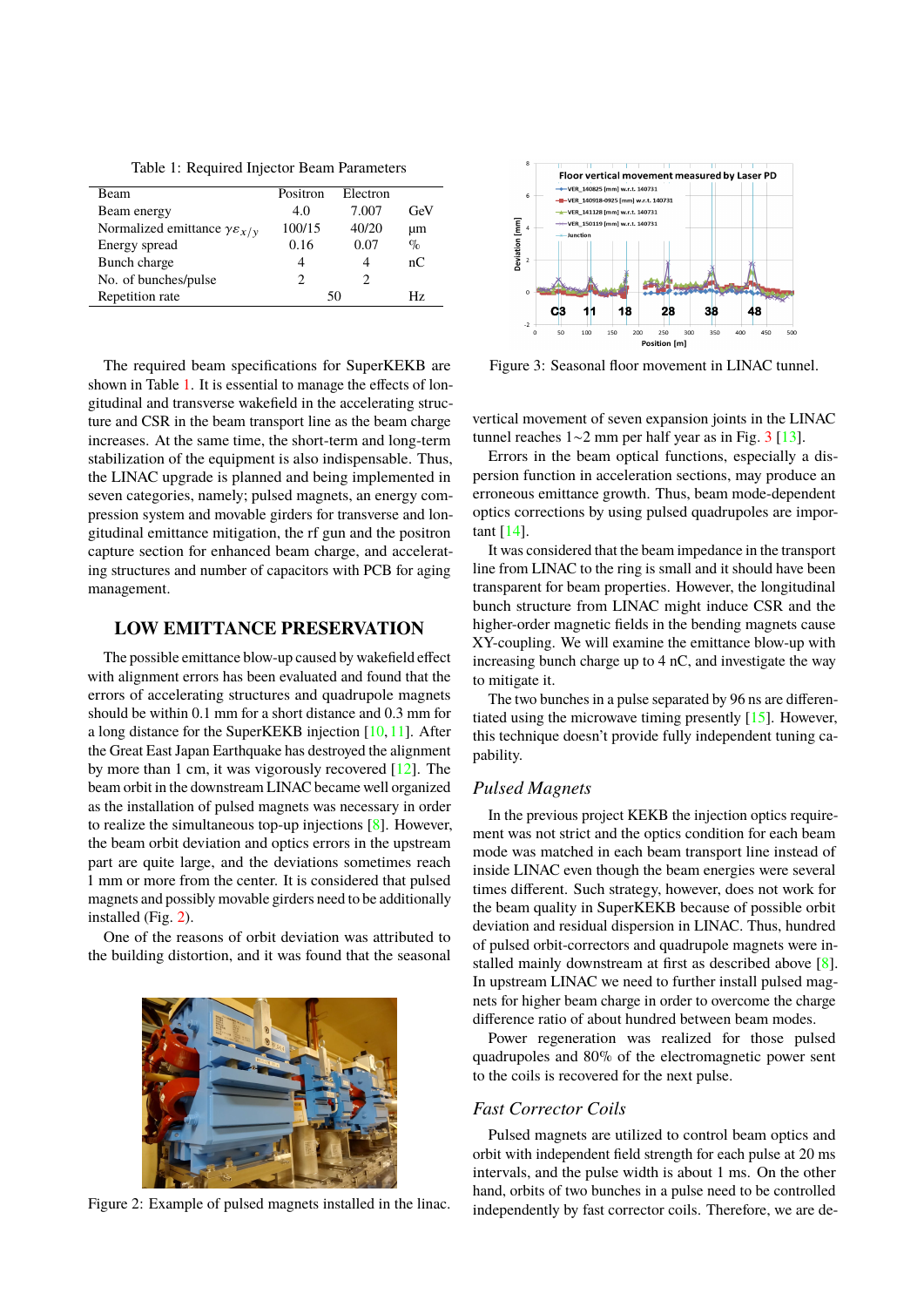veloping fast pulsed power supplies and coils with ceramics embedded electrodes [\[16\]](#page-3-15). We expect a rise time less than 100 ns to correct one of two bunches with only 96-ns apart.

#### *Movable Girders*

As mentioned earlier, the annual and localized deviations of the devices up to 2 mm at the expansion joints are considered to cause a large wakefield effect. Thus, we have developed a movable girder with a load up to 1 t and a precision of 10 µm to remotely drive the accelerating structures and the quadrupole magnets [\[17\]](#page-3-16). The beam effect will be evaluated.

# **ENERGY SPREAD MITIGATION**

For the issue of longitudinal emittance we originally planned to accelerate longitudinally rectangular-shaped beam from the RF electron gun [\[6\]](#page-3-5). Ytterbium-doped YAG fiber and thin disk laser with an excellent frequency response was developed to provide a shaped laser pulse. However, the high current beam more than 1 nC per bunch was unstable.

Therefore, a neodymium-doped YAG laser has been adopted to achieve a higher beam current. As the time response is limited for longitudinal shaping, only a Gaussian shape is available and as a result, the energy spread is expected to greatly expand at 4 nC per bunch.

#### *Energy Compression System*

An energy compression system for positrons with magnetic chicane and accelerating structures was constructed from the beginning as the energy spread is large because of the bunch compression system after the damping ring. As mentioned above, an energy compression system became necessary for high-current electrons. Therefore, we are planning to construct an energy compression system (ECS) by using R56 in the beam transport line. As the distance from the power modulator is large, circular S-band waveguides will be applied to suppress the power loss.

Since the origin of the emittance growth in the beam transport line hasn't been identified, we are carefully discussing the interference between the ECS design and possible effects such as CSR. It is possible that the longitudinal bunch structure has to be manipulated in order to suppress CSR, for which we could utilize pulsed quadrupoles that will be installed.

# **HIGHER BUNCH CHARGE**

If we can achieve low emittance and low energy spread beams, we expect to be able to inject into SuperKEKB rings with the condition shown in Table [1.](#page-1-0) Depending on the progress of collision operation and the beam lifetime in the future, however, it may be necessary to enhance the beam charge further especially for positrons such as 6 nC per bunch as a future possibility.

Several possible optimizations could be applied in the positron capturing section. Presently, the transverse distance between the target and the hole to pass electrons is 3.5 mm, and electrons are at the center of accelerating structure behind in order to suppress the wakefield. If the distance could be shortened, positrons would be closer to the center. The orbit inside of the long solenoid section had not observed because of electron and positron pairs and the tight equipment arrangement. Recently, a new beam position monitor that can distinguish generated positrons from electrons that is only 150 ps apart [\[18\]](#page-3-17) and the orbit could be controlled with newly installed pulsed correctors. The beam optimizations in these areas are being considered.

### **REACHABLE ENERGY**

The collision experiment at SuperKEKB is usually performed with energy that generates  $\Upsilon(4S)$  state of B mesons, but an experiment at  $\Upsilon(6S)$  state with 440-MeV higher is anticipated.

150 accelerating structures of total 230 in LINAC are 40 years old with initial designed gradient of 8 MeV/m but with 20 MeV/m now. As they are degraded by long-time discharges and cooling water leaks, the accelerating gradient becomes lower and we cannot reach  $\Upsilon(6S)$  state. Therefore, we are replacing 16 accelerating structures before 2023 as in Fig. [4,](#page-2-0) in order to realize the experiment at  $\Upsilon(6S)$  state [\[19\]](#page-3-18). We will determine whether further replacements are necessary or not.

<span id="page-2-0"></span>

Figure 4: New S-band accelerating structures installed in the tunnel.

The capacitors in the high-power klystron modulators are more than 30 years old, and may contain small amount of Polychlorinated Biphenyls (PCBs). It is necessary to replace them all as they need destructive inspections for PCBs. We are planning to replace about 700 capacitors with ceramic containers in several years in order to maintain the voltage.

#### **CONCLUSION**

The KEK electron-positron injector LINAC will be further upgraded in seven categories for lower longitudinal and transverse emittance and higher beam charge as well as the countermeasures against aging components. While no insurmountable difficulties are foreseen in the construction, a deliberate operational plan would be constructed soon.